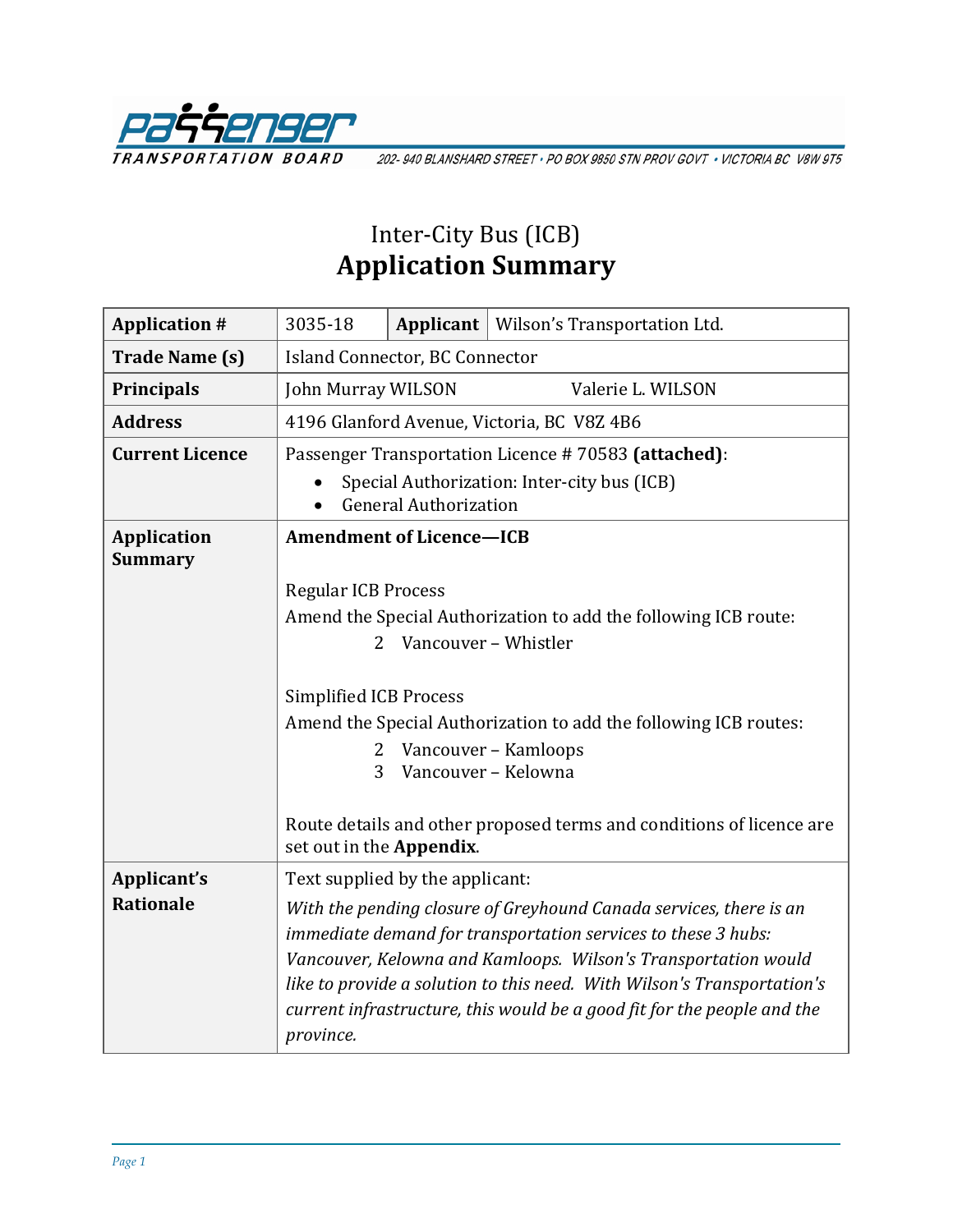### **Appendix**

## **Terms and Conditions Proposed by the Applicant**

The applicant seeks PT Board approval to operate inter-city buses under Special Authorization with additional terms and conditions set out in this appendix. See the attached PT Licence for terms and conditions previously approved by the PT Board.

| <b>Special</b><br>Authorization        | <b>Inter-City Bus (ICB)</b> |                             |  |  |
|----------------------------------------|-----------------------------|-----------------------------|--|--|
| <b>Terms &amp; Conditions</b>          |                             |                             |  |  |
| Route 2 of 4                           |                             |                             |  |  |
| <b>Terminating Point 1:</b>            |                             | <b>Vancouver</b>            |  |  |
| <b>Terminating Point 2:</b>            |                             | Whistler                    |  |  |
| Corridor:                              |                             | Highway 99                  |  |  |
| <b>Route Points</b>                    |                             | Daily Minimum (round trips) |  |  |
| City of Vancouver                      |                             | 1                           |  |  |
| <b>District of West Vancouver</b>      |                             | 1                           |  |  |
| District of Squamish                   |                             | 1                           |  |  |
| <b>Resort Municipality of Whistler</b> |                             | 1                           |  |  |
| Route 3 of 4                           |                             |                             |  |  |
| <b>Terminating Point 1:</b>            |                             | <b>Vancouver</b>            |  |  |
| <b>Terminating Point 2:</b>            |                             | <b>Kamloops</b>             |  |  |
| Corridors:                             |                             | Highway 1: Vancouver - Hope |  |  |
|                                        |                             | Highway 5: Hope - Kamloops  |  |  |
| <b>Route Points</b>                    |                             | Daily Minimum (round trips) |  |  |
| City of Vancouver                      |                             | 1                           |  |  |
| City or Township of Langley            |                             | 1                           |  |  |
| City of Chilliwack                     |                             | 1                           |  |  |
| <b>City of Merritt</b>                 |                             | 1                           |  |  |
| City of Kamloops                       |                             | 1                           |  |  |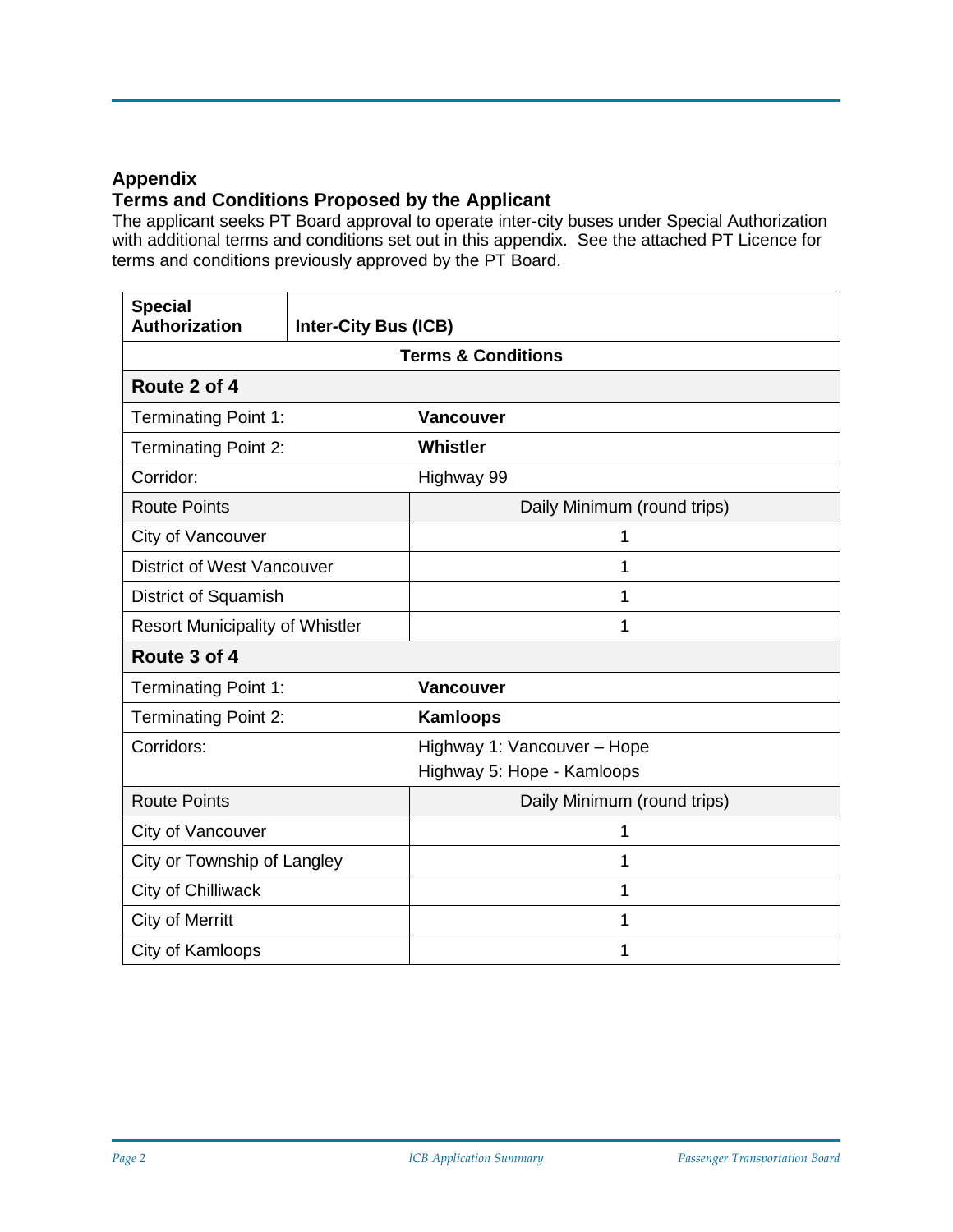| Route 4 of 4                |                                                                                            |  |  |  |
|-----------------------------|--------------------------------------------------------------------------------------------|--|--|--|
| <b>Terminating Point 1:</b> | Vancouver                                                                                  |  |  |  |
| <b>Terminating Point 2:</b> | Kelowna                                                                                    |  |  |  |
| Corridors:                  | Highway 1: Vancouver - Hope<br>Highway 5: Hope - Merritt<br>Highway 97C: Merritt - Kelowna |  |  |  |
| <b>Route Points</b>         | Daily Minimum (round trips)                                                                |  |  |  |
| City of Vancouver           | 1                                                                                          |  |  |  |
| City or Township of Langley | 1                                                                                          |  |  |  |
| City of Chilliwack          | 1                                                                                          |  |  |  |
| City of Merritt             |                                                                                            |  |  |  |
| District of West Kelowna    | 1                                                                                          |  |  |  |
| City of Kelowna             | 1                                                                                          |  |  |  |

| <b>Publication of</b><br><b>Application:</b> | September 26, 2018                                             |
|----------------------------------------------|----------------------------------------------------------------|
| Deadline for                                 | October 1, 2018: Vancouver-Kelowna & Vancouver-Kamloops routes |
| <b>Submissions:</b>                          | October 8, 2018: Vancouver – Whistler route                    |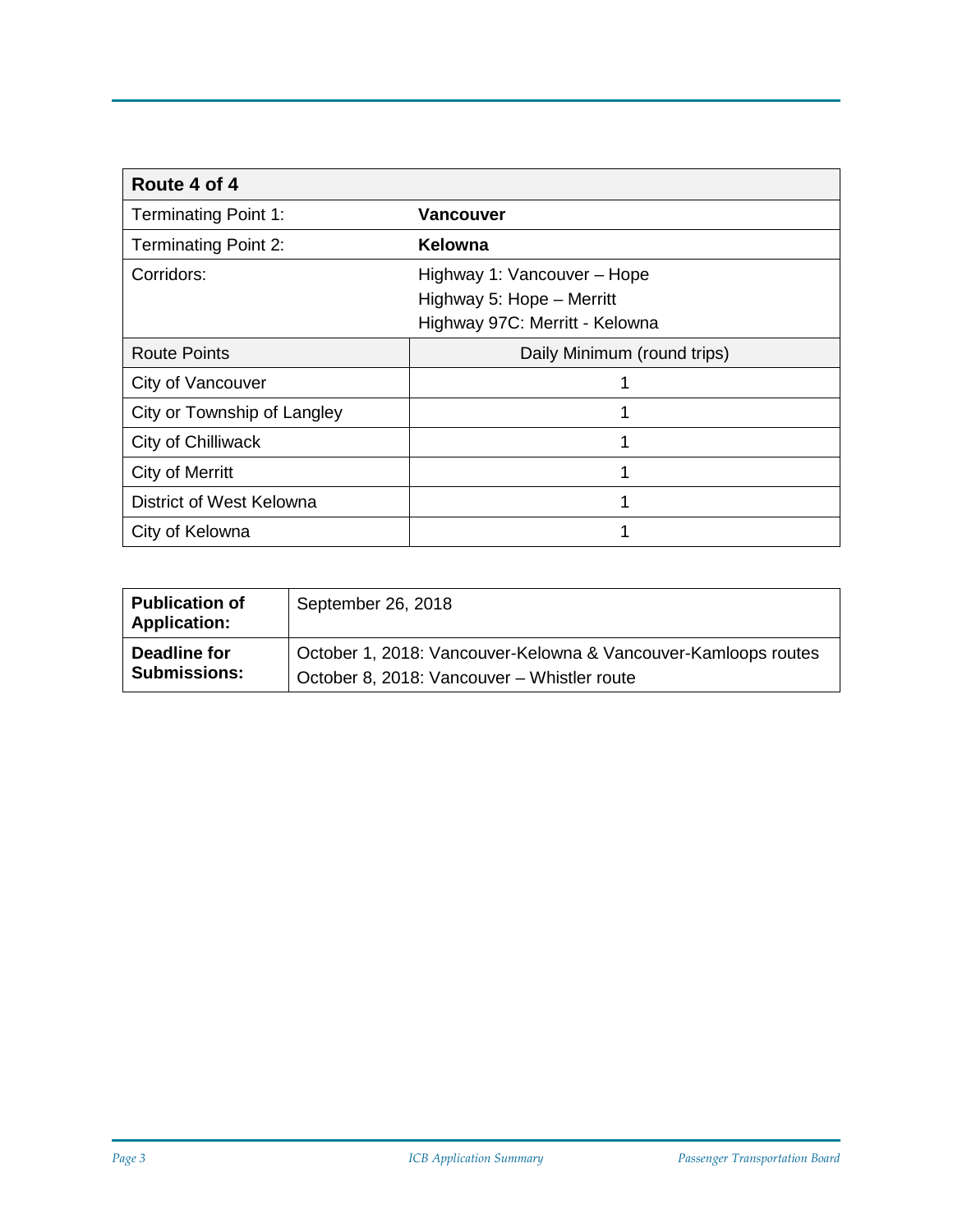

**PASSENGER TRANSPORTATION BRANCH MINISTRY OF TRANSPORTATION AND INFRASTRUCTURE**

# **LICENCE**

# **Passenger Transportation Licence**

Licence Holder: **WILSON'S TRANSPORTATION LTD.** Licence Number: **70583 VICTORIA, BC**

Trade Name(s): **ISLAND CONNECTOR**

Licence Expires: **April 07, 2019**

#### **NOTICE TO LICENCE HOLDER**

**1. A copy of this licence document must be carried on the vehicle and be available at all times for Inspection. 2. The licence cancels all previous licences.**

### **PART A**

**The Licence is a general authorization issued pursuant to the** *Passenger Transportation Act,*  **and in the case of an extra-provincial undertaking pursuant to the** *Motor Vehicle Transport Act, 1987 (Canada)***, and is authorized to provide the passenger transportation services which are included within the meaning of a general authorization, under the** *Passenger Transportation Act***.**

- **1.** One or more motor vehicles as general passenger vehicles between points in the Province of British Columbia pursuant to the *Passenger Transportation Act*.
- **2.** One or more motor vehicles as general passenger vehicles from any point in British Columbia and beyond the British Columbia border when engaged in an extra-provincial undertaking pursuant to the *Motor Vehicle Transport Act, 1987 (Canada).*
- **3.** One or more motor vehicles as general passenger vehicles from the British Columbia border to any point in British Columbia and vice versa when engaged in an extra-provincial undertaking pursuant to the *Motor Vehicle Transport Act, 1987 (Canada).*

Page 1 of 3 /SC

Issued at Coquitlam, British Columbia

Registrar, Passenger Transportation Branch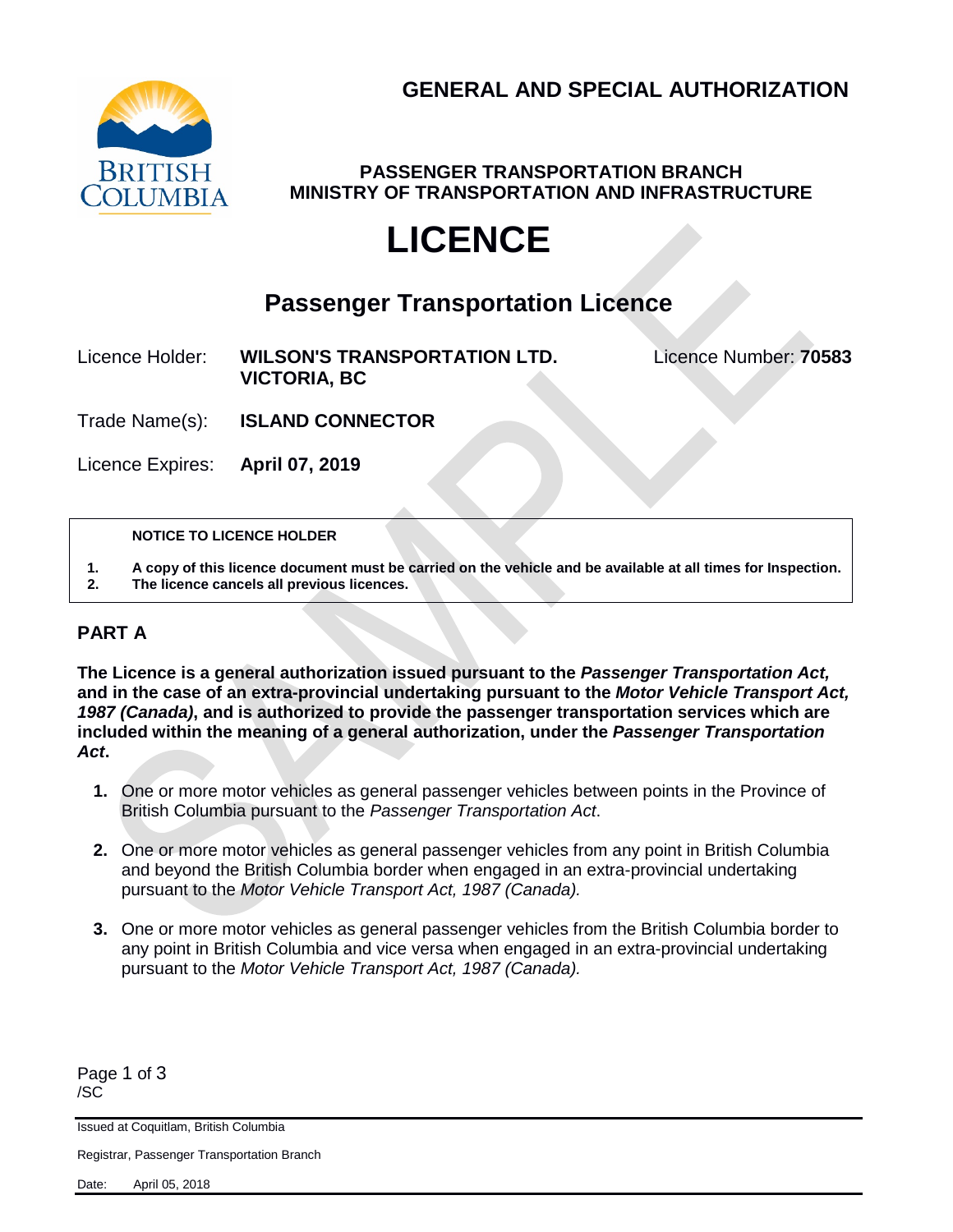#### PAGE 2

### **PART B**

**The Licence is a special authorization issued pursuant to the** *Passenger Transportation Act,*  **and in the case of an extra-provincial undertaking pursuant to the** *Motor Vehicle Act, 1987 (Canada),* **and is authorized to provide the passenger transportation services within the meaning of a special authorization, under the** *Passenger Transportation Act* **under the terms and conditions as specified below.**

| <b>Special</b><br><b>Authorization:</b> | <b>Inter-City Bus (ICB)</b>                                                                                                                                                                                                                                                                                                                       |                                        |  |  |
|-----------------------------------------|---------------------------------------------------------------------------------------------------------------------------------------------------------------------------------------------------------------------------------------------------------------------------------------------------------------------------------------------------|----------------------------------------|--|--|
| Terms &<br><b>Conditions:</b>           |                                                                                                                                                                                                                                                                                                                                                   |                                        |  |  |
| Service:                                | Transportation of passengers must be provided to and from each route<br>point on a scheduled basis according to the minimum frequency that is<br>set for the authorized route.                                                                                                                                                                    |                                        |  |  |
| Schedule:                               | The licence holder must publish, in a manner accessible to the general<br>public, a schedule for each route with the time and location of each stop,<br>and must carry in each vehicle a copy of the schedule that the vehicle is<br>following.                                                                                                   |                                        |  |  |
| Abbreviation:                           | The following abbreviation is used to describe terms and conditions of<br>this special authorization.                                                                                                                                                                                                                                             |                                        |  |  |
|                                         | alt "alternate" route point that is not located directly enroute between<br>other route points authorized by the Board; service may be provided to<br>one or more alternate route points at the option and frequency of the<br>licence holder on the condition that all minimum route frequencies<br>approved or set by the Board are maintained. |                                        |  |  |
| <b>Route Number:</b>                    | 1 of 1                                                                                                                                                                                                                                                                                                                                            |                                        |  |  |
| Terminating<br>Point 1:                 | City of Victoria                                                                                                                                                                                                                                                                                                                                  |                                        |  |  |
| Terminating<br>Point 2:                 | City of Vancouver                                                                                                                                                                                                                                                                                                                                 |                                        |  |  |
| Authorized<br>Route:                    | <b>Route Points</b>                                                                                                                                                                                                                                                                                                                               | <b>Daily Minimum in Each Direction</b> |  |  |
|                                         | City of Victoria                                                                                                                                                                                                                                                                                                                                  | 3                                      |  |  |
|                                         | Town of Sidney <sup>1</sup>                                                                                                                                                                                                                                                                                                                       | alt                                    |  |  |
|                                         | <b>Swartz Bay Ferry</b><br>Terminal                                                                                                                                                                                                                                                                                                               | 3                                      |  |  |

Page 2 of 3 /SC

Issued at Coquitlam, British Columbia

Registrar, Passenger Transportation Branch